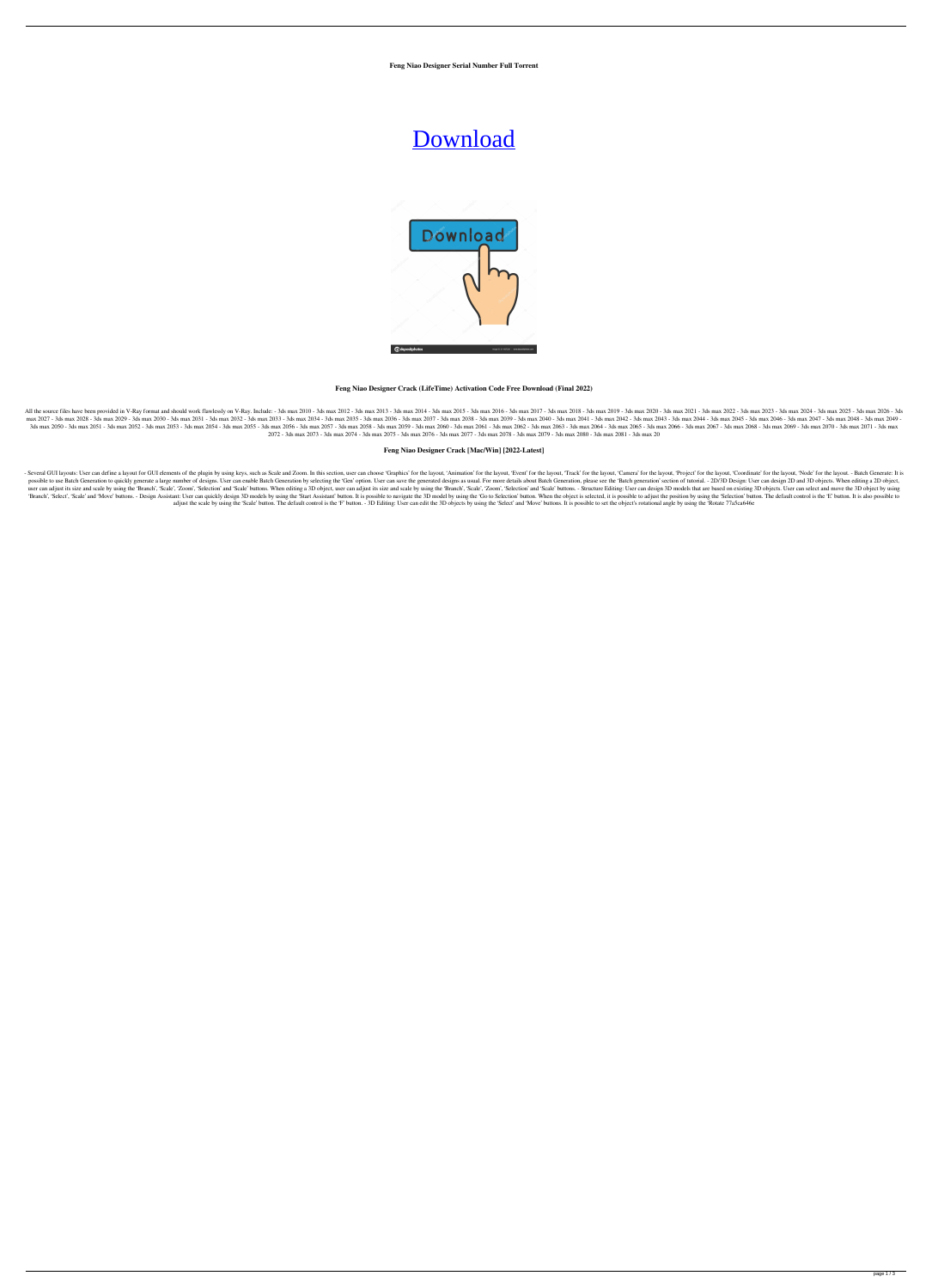## **Feng Niao Designer Crack+ Free**

View its modules 3D Feng niao designer: A collection of well-designed 3ds Max plug-ins that includes well-developed functions and features. No other plug-ins can match the quality or offering that Feng niao designer functi collection of well-developed plug-ins that include a wide range of functions and features. If a 3ds Max user intends to benefit from one of its feature-rich plug-ins, he needs to evaluate it carefully. Otherwise, he might kinds of features they need, and how they would benefit from it. Feng niao designer function Three types of plug-ins are offered to 3ds Max users. Each plug-in has its own concept and function that is different from others users to edit 2d image content, whether it is in a 2d, 3d or even VR environment. The second kind of plug-in is the 3d designer that is designed to offer a range of functions for 3d modeling users. It includes 3d room clea kind of plug-in is the 3d animated plug-in that includes a range of 3d animated models. In terms of the 3ds Max Plug-In, the 3d designer is the most popular type of plug-in. It has well-developed functions and features tha possible to retrieve 3d models from different website or 3d model sites that are listed within the catalog window of the plug-in. It is possible to browse through a collection of 3d models and

Feng Niao Designer (Saber Shokai) is a powerful 3D modeling tool that enables users to design models of all kinds, from the simple to the complex. Feng Niao Designer (Saber Shokai) is a new generation 3D modeling tool that number of 3D objects from the library, but also allows users to easily customize a design by removing some objects, adjusting the values of some properties or even assigning a new model for the overall design. Feng Niao De This tool is aimed to make designing models with ease, with the entire workflow being simplified into a direct operation. 1.3.5.0 Saber Shokai 1.3.5.1 1.3.5.2 1.3.5.3 1.3.5.4 1.3.5.5 1.3.5.8 1.3.5.9 1.3.5.10 1.3.5.10 1.3.5 1.3.5.27 1.3.5.28 1.3.5.29 1.3.5.30 1.3.5.31 1.3.5.32 1.3.5.33 1.3.5.34 1.3.5.35 1.3.5.36 1.3.5.37 1.3.5.38 1.3.5.39 1.3.5.40 1.3.5.41 1.3.5.42 1.3.5.43 1.3.5.44

#### **What's New in the Feng Niao Designer?**